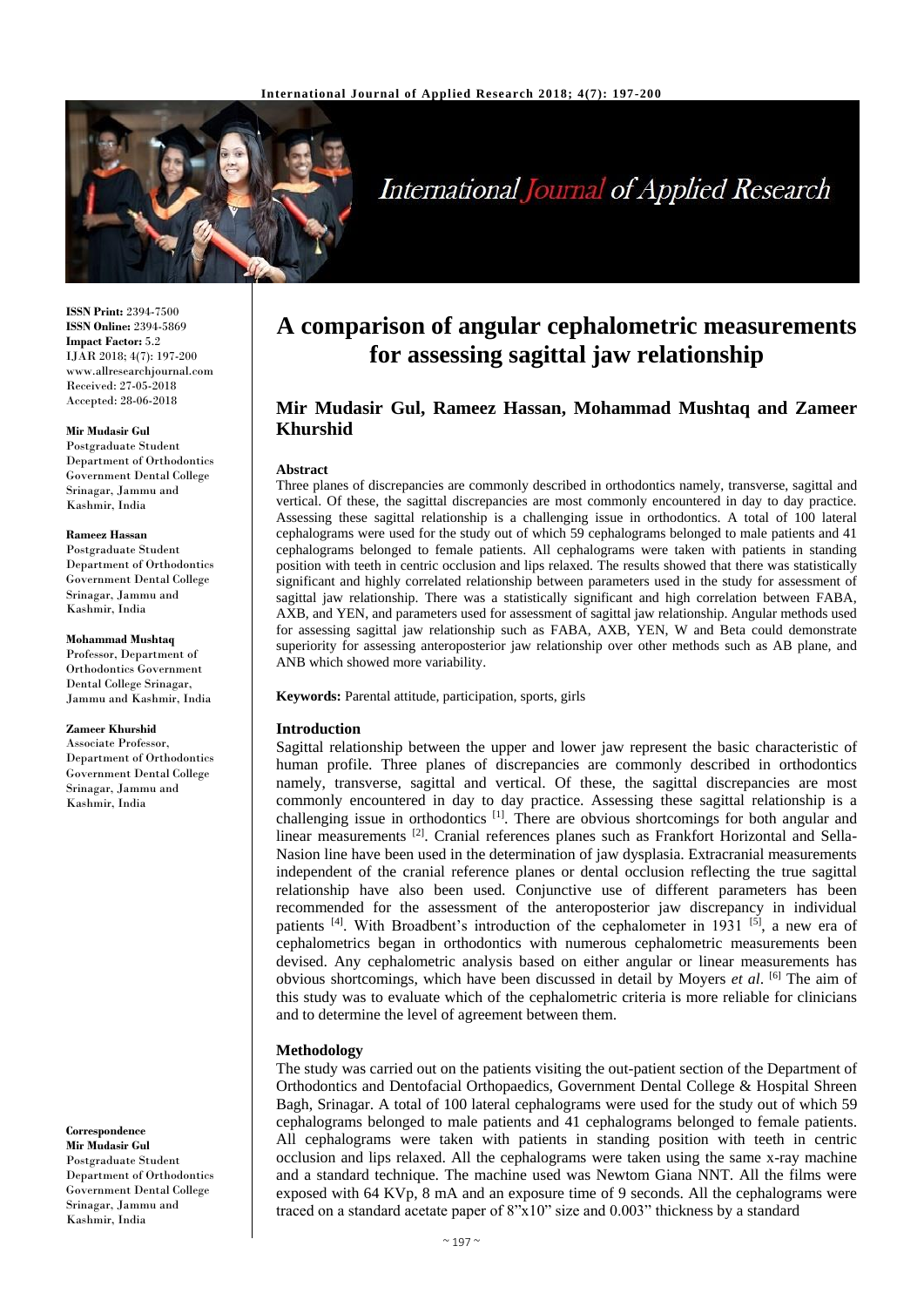technique. The linear measurements were recorded with a measuring scale up to 0.5mm correction.

**Table 1**: Mean age and number of patients in the three groups used in the study

| <b>Groups</b> | No of patients $(n)$ | <b>Mean Age (Years)</b> | S.D  |
|---------------|----------------------|-------------------------|------|
| Class I       | 35                   | 19.57                   | 4.00 |
| Class II      | 35                   | 20.48                   | 3.58 |
| Class III     | 30                   | 20 11                   | 4.49 |

#### Table 2: Parameters used in the study

| S.N. | <b>Parameter</b> | <b>Average Value</b>      |
|------|------------------|---------------------------|
| 1.   | A-B Plane Angle  | 0 to -9 degrees           |
| 2.   | Anb Angle        | 0 to 4 degrees            |
| 3.   | Axb Angle        | 0 to 8 degrees            |
| 4.   | Faba Angle       | $80.91 \pm 2.53$ degreees |
| 5.   | Beta Angle       | 27 to 35 degrees          |
| б.   | Yen Angle        | 117 to 123 degrees        |
| 10.  | W-Angle          | 51 to 56 degrees          |

## **Results**

The present study was undertaken to critically evaluate various cephalometric classification methods for sagittal jaw relationship.

**Statistical Analysis:** The data was collected, tabulated and statistically analyzed using the SPSS 20.0 software. Statistical methods employed in the present investigations were:

- 1. Minimum and maximum value, range, mean and standard deviation were calculated for each subject (Table 4).
- 2. Differences in distribution of cases in each skeletal class as shown in table 3. Coefficients of Variability of all parameters were calculated (Table 4).
- 3. Correlation coefficients between the various parameters were calculated using Pearson's correlation to determine which combination would produce a higher value (Table 5).

The results showed that there was statistically significant and highly correlated relationship between parameters used in the study for assessment of sagittal jaw relationship as shown in table 5.

| <b>Table 3:</b> Comparison of Assessments of Sagittal Jaw Relationship |
|------------------------------------------------------------------------|
| by Seven Method of Analysis                                            |

| <b>Method of Analysis</b> | No. of cases in each skeletal category |                 |                  |  |  |
|---------------------------|----------------------------------------|-----------------|------------------|--|--|
|                           | <b>Class I</b>                         | <b>Class II</b> | <b>Class III</b> |  |  |
| A-B Plane Angle           | 46                                     | 28              | 26               |  |  |
| Anb Angle                 | 45                                     | 32              | 23               |  |  |
| Axb Angle                 | 55                                     | 27              | 18               |  |  |
| Faba Angle                | 28                                     | 27              | 45               |  |  |
| Beta Angle                | 45                                     | 20              | 35               |  |  |
| Yen Angle                 | 41                                     | 24              | 35               |  |  |
| W-Angle                   | 38                                     | 17              | 45               |  |  |

| Table 4: Descriptive Statistics of Pooled Group |
|-------------------------------------------------|
|-------------------------------------------------|

|                 | <b>Minimum</b> | <b>Maximum</b> | Mean    | <b>SD</b> | CV(%)    |
|-----------------|----------------|----------------|---------|-----------|----------|
| A-B Plane Angle | $-16$          | 6              | $-4.16$ | 6.03      | $-145.0$ |
| Anb Angle       | -7             | 11             | 2.06    | 4.18      | 202.7    |
| Axb Angle       | $-5$           | 14             | 4.19    | 4.77      | 113.8    |
| Faba Angle      | 65             | 102            | 83.18   | 4.28      | 5.1      |
| Beta Angle      | 19             | 52             | 33.19   | 7.67      | 23.1     |
| Yen Angle       | 105            | 135            | 121.80  | 6.72      | 5.5      |
| W-Angle         | 40             | 70             | 56.28   | 4.73      | 8.4      |

**Table 5:** Correlation Matrix For A-B Plane, Anb, Axb, Faba, Beta, Yen And W-Angles (r- correlation coefficient; p- value).

|                                                        |         | <b>AB Plane</b> | <b>ANB</b> | AXB   | <b>FABA</b> | <b>BETA</b> | <b>YEN</b> | W |
|--------------------------------------------------------|---------|-----------------|------------|-------|-------------|-------------|------------|---|
| <b>AB Plane</b>                                        | r       |                 |            |       |             |             |            |   |
|                                                        | P-value |                 |            |       |             |             |            |   |
| <b>ANB</b>                                             | r       | 0.873           |            |       |             |             |            |   |
|                                                        | P-value | ***             |            |       |             |             |            |   |
| AXB                                                    | r       | 0.857           | 0.886      |       |             |             |            |   |
|                                                        | P-value | ***             | ***        |       |             |             |            |   |
| FABA                                                   | r       | 0.876           | 0.893      | 0.924 |             |             |            |   |
|                                                        | P-value | ***             | ***        | ***   |             |             |            |   |
| <b>BETA</b>                                            | r       | 0.829           | 0.826      | 0.833 | 0.833       |             |            |   |
|                                                        | P-value | ***             | ***        | ***   | ***         |             |            |   |
| YEN                                                    | r       | 0.842           | 0.848      | 0.846 | 0.825       | 0.766       |            |   |
|                                                        | P-value | ***             | ***        | ***   | ***         | ***         |            |   |
| W                                                      | r       | 0.803           | 0.726      | 0.754 | 0.740       | 0.746       | 0.874      |   |
|                                                        | P-value | ***             | ***        | ***   | ***         | ***         | ***        |   |
| ***Statistically Significant Correlation(P-value<0.05) |         |                 |            |       |             |             |            |   |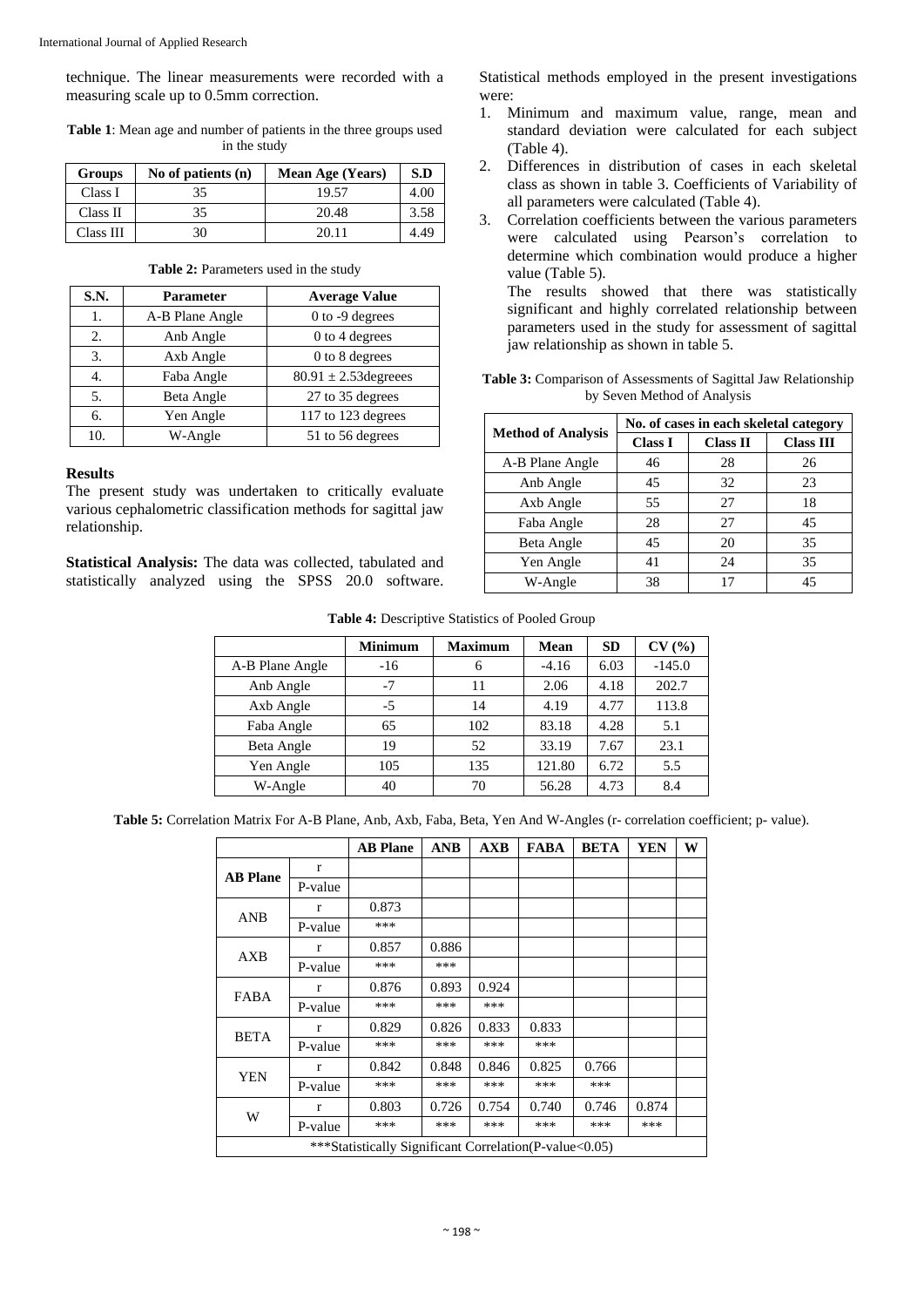

**Fig 1:** Showing Graphs for various angles

## **Discussion**

The high correlation coefficients among seven sagittal parameters denote that these parameters are closely related to each other and may be used interchangeably. In the present study, FABA had highest correlation with AXB (r=0.924). Similar findings have been reported by other authors <sup>[7, 8]</sup>. FABA is more accurate in assessing sagittal jaw relationship when compared with other angular and linear measurements. In the present study, angular methods used for assessing jaw relationship such as FABA, AXB, YEN, Beta and W-angle could demonstrate superiority for assessing antero-posterior jaw relationship over other methods such as AB plane, and ANB which showed more variability. Almost similar findings have been reported by other studies [9] . Similarly, Bhardwaj P [10] *et al*., compared and correlated Beta angle with other angular and linear measurements for assessment of sagittal skeletal discrepancy. They also found that correlation between Beta angle and ANB, AFB, demonstrate that with the increase of Beta angle antero-posteriorly skeletal dysplasia decreases significantly. In the present study FABA was found to be least variable indicating that it was the most homogeneously distributed parameter (CV=5.1). FABA is more accurate in assessing sagittal jaw relationship when compared with other angular and linear measurements. Study by Sang SD2 and others 11 has also shown that FABA has most homogenous distribution and there is high correlation between FABA and AFB (r=0.98) which is in agreement with our study. In contrast, some studies 12 have shown that YEN angle is highly reliable (CV=1.81)

## **Conclusion**

 There was a statistically significant and high correlation between FABA, AXB, and YEN, and parameters used for assessment of sagittal jaw relationship.

- Angular methods used for assessing sagittal jaw relationship such as FABA, AXB, YEN, W and Beta could demonstrate superiority for assessing anteroposterior jaw relationship over other methods such as AB plane, and ANB which showed more variability.
- The FABA and YEN angle are a diagnostic tool to evaluate the AP jaw relationship more consistently.
- FABA was found to be least variable indicating that it was the most homogeneously distributed parameter  $(CV=5.1)$  and is more accurate in assessing sagittal jaw relationship when compared with other angular and linear measurements.

## **References**

- 1. Athanasiou AE. Orthodontic Cephalometry. Chicago: Mosby, 1995**.**
- 2. Moyers RE, Bookstein FL, Guire KE. The concept of pattern in craniofacial growth. Am J Orthod. 1979; 76:136-48.
- 3. Kavita Sachdeva, Anil Singla, Indian Journal of Dental Sciences. 2012; 2(4).
- 4. Ishikawa H, Nakamura S, Iwasaki H, Kitazawa S. Seven parameters describing anteroposterior jaw relationships: Post pubertal prediction accuracy and interchangeability. Am J Orthod Dentofacial Orthop. 2000; 117:714‑20.
- 5. Broadbent HH. A new X-ray technique and its application to orthodontia. Angle Orthod. 1931; 1:45- 66.
- 6. Jacobson. 1975; Moyers *et al*., 1979; Baik and Ververidou, 2004; Nanda, 2005.
- 7. Al-Mashhadany SM. The relation between W angle and other methods used to assess the sagittal jaw relationship. J Baghdad Coll Dent 2012; 24:144-9.